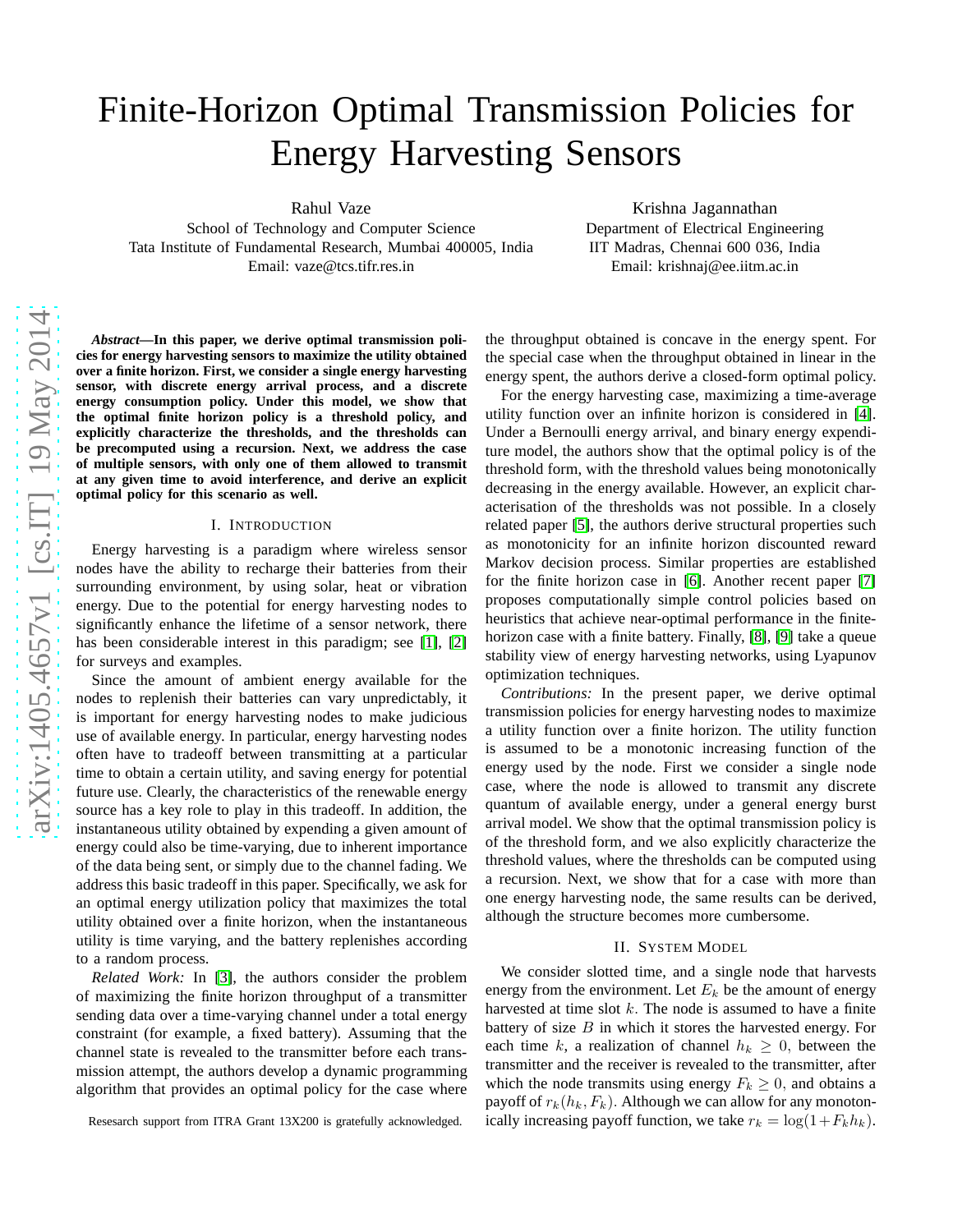We assume that  $h_k$  is drawn i.i.d. from some distribution  $\phi$ . Let the energy available at time  $k$  be denoted by  $U_k$ . Thus,  $U_{k+1} = \min\{U_k + E_{k+1} - F_k, B\}.$ 

We consider the finite-horizon problem, where the expected total payoff over *n* time slots is  $P = \mathbb{E}\left\{\sum_{i=1}^{n} \log(1 + \hat{F_i}h_i)\right\}.$ We are interested in finding the energy utilization  $F_i$  that maximizes the total payoff  $P$ , under the energy neutrality constraint  $\sum_{i=1}^{k} F_i \leq \sum_{i=1}^{k} E_i$  for every  $k = 1, \ldots, N$ .

Under a general energy arrival and energy consumption model, the problem is difficult to solve. To see this, consider the simple case of  $n = 2$  time slots. At time slot 1, given energy  $E_1 \leq B$ , the decision is to determine the energy  $F_1$  to transmit. Rewriting P as a dynamic program, with payoff at time slot 1 as  $P_1(F_1, E_1) = \max_{F_1 \le E_1} r_1(h_1, F_1) +$  $\mathbb{E}\{r_2(h_2,(\min\{E_1 - F_1 + E_2, B\}))\}$ , where the second expectation is over the random energy arrival  $E_2$ . Since the expectation in the second term depends on the carry-forward energy  $E_1 - F_1$ , there is no easy way to establish the optimal value of  $F_1$  for general energy arrivals. Indeed, even without random energy arrivals, it is difficult to explicitly characterize the optimal policy; however, as shown in [\[3,](#page-4-2) Section II E] the problem is concave, and lends itself to fast numerical solutions. In this paper, we overcome this difficulty by restricting ourselves to discrete energy consumption and discrete burst energy arrivals. With this restriction, we shall see that an explicit characterisation becomes feasible.

#### III. OPTIMAL POLICY FOR A SINGLE NODE

### <span id="page-1-1"></span>*A. Binary Energy Arrival and Consumption Model*

We first consider the case of Bernoulli energy arrivals and binary energy consumption model, i.e.  $E_k$ ,  $F_k \in \{0, 1\}$ . Let  $E_k = 1$  with probability p. For this case, we derive a finite horizon optimal policy. With abuse of notation, for this subsection, we let  $r_k = r_k(h_k, 1)$ , since  $F_k \in \{0, 1\}$ .

*Theorem 1:* Under Bernoulli energy arrivals and binary energy consumption model, the optimal transmission policy is given by the following threshold rule.

$$
F_k^* = \begin{cases} 1 & \text{if } r_k + \gamma_{k+1}^{m-1} > \gamma_{k+1}^m, \\ 0 & \text{otherwise,} \end{cases}
$$

where  $m$  is the energy available at time slot  $k$ . The thresholds are given by the following recursion:  $\gamma_n^0 = p \mathbb{E} \{r_n\}$  and  $\gamma_n^i =$  $\mathbb{E}\{r_n\}, i > 0$ , and for  $0 < m \leq n - k$ 

$$
\begin{array}{ll} \gamma_k^m & = & (1-p) \mathbb{E} \left\{ \max \left\{ r_k + \gamma_{k+1}^{m-1}, \gamma_{k+1}^m \right\} \right\} \\ & + p \mathbb{E} \left\{ \max \left\{ r_k + \gamma_{k+1}^m, \gamma_{k+1}^{m+1} \right\} \right\} . \end{array}
$$

For  $m \ge n - k + 1$ ,  $\gamma_k^m = \mathbb{E} \{ r_k \} + \gamma_{k+1}^{n-k}$ , and for  $m = 0$ ,  $\gamma_k^0 = p \mathbb{E} \left\{ \max \left\{ r_k + \gamma_{k+1}^0, \gamma_{k+1}^1 \right\} \right\} + (\mathbf{1} - p) \mathbb{E} \left\{ \gamma_{k+1}^0 \right\}.$ 

*Proof:* Let  $c_{k-1}$ ,  $k = 1, \ldots, n$ , be the carried over energy from time slot  $k - 1$  to time slot k, and  $U_k = \min\{c_{k-1} + E_k, B\}$ be the total energy available at time slot k, with  $c_0 = 0$ , and  $c_k = U_k - F_k.$ 

Then the optimization problem can be posed in the dynamic programming format, by writing the payoff at time slot  $k = 1, \ldots, n$  as  $P_k(c_{k-1}, h_k)$  =

 $\max_{F_k \in \{0,1\}, F_k \leq U_k} \left[ \log(1 + F_k h_k) + \bar{P}_{k+1}(c_k) \right]$ where  $\overline{P}_{k+1}(x) = \mathbb{E} \{ \overline{P}_{k+1}(x, h_{k+1}) \}.$ 

To find the optimal transmission policy  ${F_k}_{k=1}^n$ , lets start from the last time slot *n*, where we have  $\overline{P}_n(c_{n-1})$  =  $\mathbb{E}\{\log(1+h_n\mathbb{1}_{U_n\geq 1})\}\,$ , where  $\mathbb{1}_{U_n\geq 1}$  is the indicator that  $U_n$ is at least 1. Note that  $\bar{P}_n(x) = \mathbb{E}\{r_n\}$  for  $x > 0$  and  $\bar{P}_n(0) = p \mathbb{E}\{r_n\}$ . Let  $\gamma_n^0 = \bar{P}_n(0)$  and  $\gamma_n^x = \bar{P}_n(x)$  for  $x > 0$ . Next, consider the  $n - k^{th}$  time slot (i.e., there are k remaining time slots), and let  $\gamma_{n-k}^m := \overline{P}_{n-k}(m)$ . Then, we have  $P_{n-k}(c_{n-k-1}, h_{n-k})$ 

<span id="page-1-0"></span>
$$
= \max_{F_{n-k} \in \{0,1\}, F_{n-k} \le U_{n-k}} [\log(1 + F_{n-k}h_{n-k}) + \bar{P}_{n-k+1}(U_{n-k} - F_{n-k})],
$$
  
\n
$$
\stackrel{(a)}{=} \frac{1}{\prod_{U_{n-k}=1}} [\max \{r_{n-k} + \gamma_{n-k+1}^0, \gamma_{n-k+1}^1\}] + \frac{1}{\prod_{U_{n-k}=2}} [\max \{r_{n-k} + \gamma_{n-k+1}^1, \gamma_{n-k+1}^2\}] + \frac{1}{\prod_{U_{n-k}=k}} [\max \{r_{n-k} + \gamma_{n-k+1}^{k-1}, \gamma_{n-k+1}^k\}] + \frac{1}{\prod_{U_{n-k} \ge k+1}} [r_{n-k} + \gamma_{n-k+1}^k] + \frac{1}{\prod_{U_{n-k}=0} \gamma_{n-k+1}^0}.
$$
\n(1)

To parse  $(a)$ , note that if at time slot  $n-k$ , the available energy  $U_{n-k}$  is at least  $k + 1$ , then  $F_{n-k} = 1$ , since there are only  $k$  more slots left and hence the node should transmit in time slot  $n - k$  to get the payoff of  $r_{n-k} + \gamma_{n-k+1}^k$ . This explains the second last term. Similarly, if  $c_{n-k-1}+E_{n-k} = m$ , where  $m < k + 1$ , then the choice is between using a unit energy in time slot  $n - k$  or using all the m units of energy in future time slots.

In order to obtain the optimal solution  $F_{n-k}$  when there are m units of energy (i.e,  $U_{n-k} = m$ ),  $1 \le m \le k$ , we compare the two arguments inside the maximum of the mth term. In particular, we get that the optimal solution is  $F_{n-k} = 1$  if  $r_{n-k} + \gamma_{n-k+1}^{m-1} > \gamma_{n-k+1}^m$ , and  $F_{n-k} = 0$  otherwise. In case  $m = 0$ , then payoff is  $\gamma_{n-k+1}^0$  which is the last term of the expression.

The above expression for  $P_{n-k}(c_{n-k-1}, h_{n-k})$  also suggests a straightforward recursion for computing the thresholds  $\gamma_{n-k}^j = \mathbb{E}\{P_{n-k}(j,h_{n-k})\}\.$  Indeed, observe that when  $c_{n-k-1} = j$ ,  $0 < j \le k$  then  $U_{n-k} = j+1$  with probability p and  $U_{n-k} = j$  with probability  $1 - p$ . Thus, taking the expectation of [\(1\)](#page-1-0), we get for  $0 < j \leq k$ 

$$
\gamma_{n-k}^j = \mathbb{E} \left\{ \max \left\{ r_{n-k} + \gamma_{n-k+1}^{j-1}, \gamma_{n-k+1}^j \right\} \right\},
$$
  

$$
= (1-p) \mathbb{E} \left\{ \max \left\{ r_{n-k} + \gamma_{n-k+1}^{j-1}, \gamma_{n-k+1}^j \right\} \right\}
$$
  

$$
+ p \mathbb{E} \left\{ \max \left\{ r_{n-k} + \gamma_{n-k+1}^j, \gamma_{n-k+1}^{j+1} \right\} \right\}.
$$

Similarly, we can obtain  $\gamma_{n-k}^j$  for  $j = 0$  and  $j \ge k + 1$ .

# *B. Optimal policy for the general discrete case*

In this section, we consider a more general scenario, where both the energy arrival and transmitted energy can take any discrete value between  $0$  and  $B$ . Here too, we are able to explicitly characterize the optimal finite horizon throughput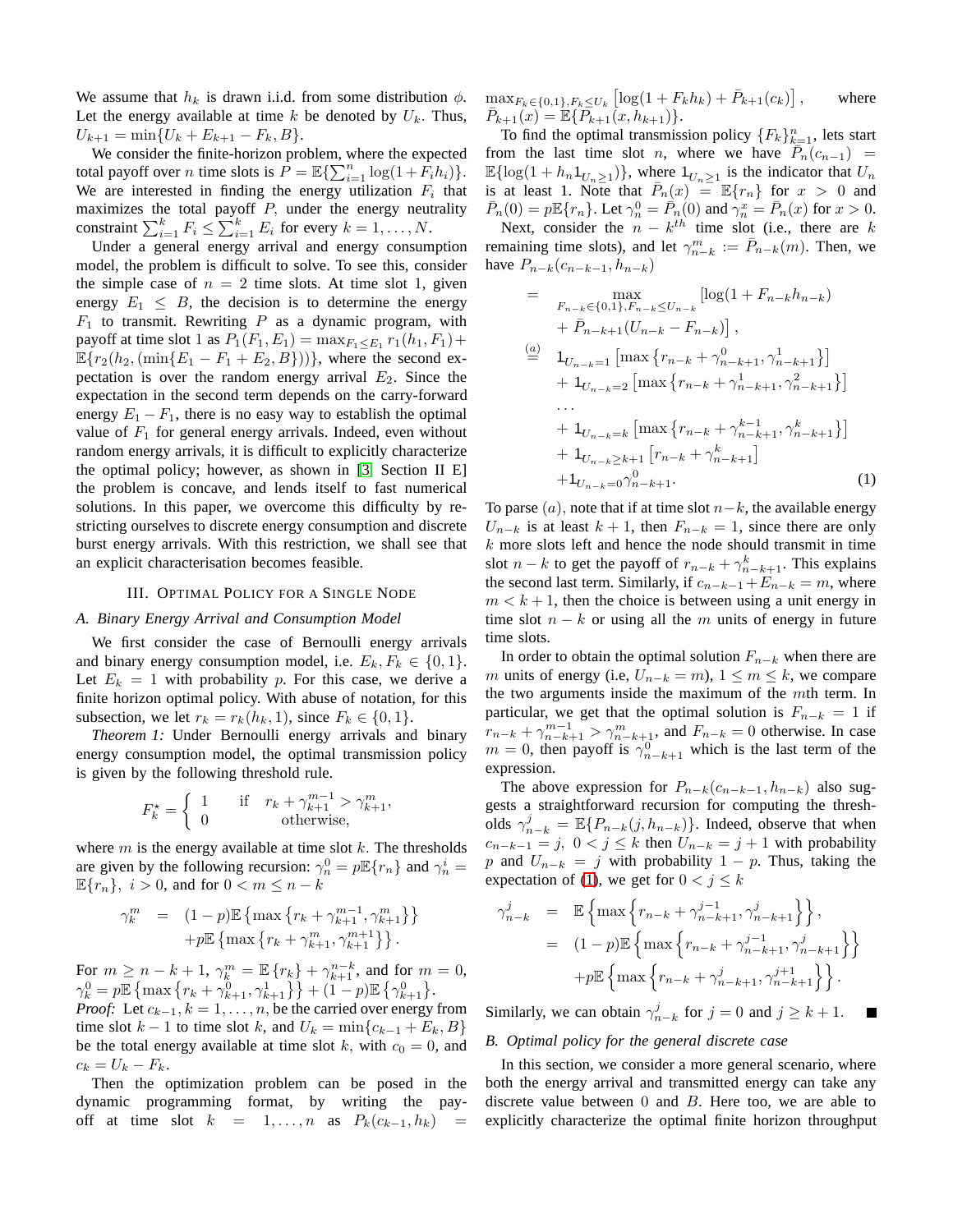maximizing policy. Assume that  $i$  units of energy arrive during each slot with probability  $p_i$ ,  $i = 0, 1, \ldots, B$ , and that this process is i.i.d. across time.

*Theorem 2:* Suppose m units of energy are available in slot k, i.e.,  $U_k = m$ . Then the optimal policy is to transmit  $F_k^* = q$ units of energy, where  $q = \arg \max_{j \in \{0,1,\ldots,m\}} \log(1+jh_k) +$  $\gamma_{k+1}^{m-j}$ .

*Proof:* Similar to the previous section, the optimization problem can be posed in the dynamic programming format, by writing the payoff at time slot  $k = 1, \ldots, n$  as

$$
P_k(c_{k-1}, r_k) = \max_{F_k \le U_k} \left[ \log(1 + F_k h_k) + \bar{P}_{k+1}(c_k) \right],
$$

where  $\bar{P}_{k+1}(x) = \mathbb{E}\{P_{k+1}(x, h_{k+1})\}.$ 

To find the optimal transmission protocol  $\{F_i\}_{i=1}^n$ , lets start from the last time slot *n*, where we have  $\overline{P}_n(c_{n-1}) =$  $\mathbb{E}\{\log(1 + U_n h_n)\}\$ . Let  $\gamma_n^m = \bar{P}_n(m) = \mathbb{E}\{\log(1 +$  $h_n \min\{m + E_n, B\}\}, m = 0, 1, ..., B$ . Let  $\gamma_k^m := \bar{P}_k(m)$ and define

<span id="page-2-1"></span>
$$
\alpha_{k+1}^m := \max_{j \in \{0, 1, \dots, m\}} \log(1 + j h_k) + \gamma_{k+1}^{m-j}.
$$
 (2)

For the  $n - k^{th}$  time slot, we have  $P_{n-k}(c_{n-k-1}, r_{n-k})$ 

$$
= \max_{F_{n-k}} \left[ \log(1 + F_{n-k} h_{n-k}) + \bar{P}_{n-k+1}(c_{n-k+1}) \right]
$$

$$
= \sum_{m=0}^{B} 1_{U_{n-k}=m} \alpha_{n-k+1}^m. \tag{3}
$$

In order to obtain the optimal solution  $F_{n-k}$ , we need to look at the  $m^{th}$  term of [\(3\)](#page-2-0), where  $U_{n-k} = m$ . Then, the optimal  $F_{n-k}^* = q$ , where q is the index j that achieves the maximum in [\(2\)](#page-2-1). To find the value of  $q$ , we need to know  $\gamma_{n-k+1}^j$ ,  $j = 0, \ldots, m$ , which can be found as follows.

Setting  $c_{n-k-1} = j$  and taking the expectation of [\(3\)](#page-2-0), we get for  $0 \le j \le B$ 

$$
\gamma_{n-k}^{j} = \sum_{i=0}^{B-j-1} p_i \mathbb{E} \left\{ \alpha_{n-k+1}^{i+j} \right\} + \left( \sum_{i=B-j}^{B} p_i \right) \mathbb{E} \left\{ \alpha_{n-k+1}^{B} \right\},\tag{4}
$$

where  $p_i$  is the probability that  $E_{n-k} = i$ .

*Remark 1:* The thresholds  $\gamma_{n-k}^j$ 's depend only on the distribution of energy arrivals and channel gains and can be computed ahead of time.

#### IV. MULTIPLE NODES

<span id="page-2-3"></span>In this section, we extend the problem and consider two energy harvesting nodes. For ease of notation, we consider the Bernoulli energy arrival model, where node  $i$  harvests either one unit of energy, or does not harvest any energy. In particular, let  $E_t^i$  be the energy harvested by node i in time slot t. We assume  $E_i^t = 1$  with probability  $p_i$ , independently of each other, and independent from slot-to-slot. At each time slot a new channel realization is given to the two nodes, and to avoid interference, at most one of two nodes is allowed to transmit. We also restrict ourselves to the unit energy consumption model. If node  $i$  transmits at time  $t$ , then it gets a payoff  $log(1 + h_t^i)$ . We consider the finite horizon problem

$$
P = \max \mathbb{E} \left\{ \sum_{t=1}^{n} \log(1 + F_t^1 h_t^1) + \log(1 + F_t^2 h_t^2) \right\},\,
$$

such that  $F_t^1 + F_t^2 \le 1$ , where  $F_t^i \in \{0, 1\}$ , and  $F_t^i = 1$  if an unit amount of energy is transmitted from node  $i$  at time t. The objective is to maximize  $P$ , under the per-node energy neutrality constraint  $\sum_{t=1}^{k} F_t^i \leq \sum_{t=1}^{k} E_t^i$ . Our next result derives an optimal policy for this case.

*Theorem 3:* Suppose  $m_i$  units of energy be available in slot k at node *i*. Then the optimal policy is to transmit  $F_k^i = 1, i =$ 1, 2 if  $q = i$ ,  $i = 1, 2$ , where q is the index of the maximum in [\(5\)](#page-3-0). Otherwise, if  $q = 3$ , then  $F_k^i = 0, i = 1, 2$ .

*Proof:* Let  $c_k^i$ ,  $k = 1, ..., n$ , be the energy carried over by node *i* from time-slot *k* to  $k+1$ . Let  $U_k^i = \min\{c_{k-1}^i + E_k^i, B\}$ be the total energy available with node  $i$  at time slot  $k$  with  $c_0^i = 0$ , and  $c_k^i = U_k^i - F_k^i$ .

Then the optimization problem can be posed in the dynamic programming format, by writing the payoff at time slot  $k =$ 1,..., *n* as  $P_k(c_{k-1}^1, c_{k-1}^2, h_k^1, h_k^2)$ 

$$
= \max_{\substack{F_k^1, F_k^2 \in \{0, 1\}, F_k^1 + F_k^2 \le 1, F_k^i \le U_k^i}} \left[ \log(1 + F_t^1 h_t^1) + \log(1 + F_t^2 h_t^2) + \bar{P}_{k+1}(c_k^1, c_k^2), \right]
$$

<span id="page-2-0"></span>where  $\bar{P}_{k+1}(x, y) = \mathbb{E}\{P_{k+1}(x, y, h_{k+1}^1, h_{k+1}^2)\}.$ 

To find the optimal transmission protocol  $\{F_k^i\}_{k=1}^n$ , lets start from the last time slot *n*, where we have  $\tilde{P}_n(c_{n-1}^1, c_{n-1}^2)$  = nom the last time stot *n*, where we have  $I_n(c_{n-1}, c_{n-1}) =$ <br>  $\mathbb{E}\{\max\{r_n^1 1_{U_{n-1}^1 \geq 0}, r_n^2 1_{U_{n-2}^2 \geq 0}\}\}$ , where  $r_{n-k}^i = \log(1 + h_{n-k}^i)$ .<br>
Thus, the original decision is  $F_1^1$ ,  $T_2^2$ , a uphroproper Thus, the optimal decision is  $F_n^1 = 1, F_n^2 = 0$  whenever  $h_n^1 \mathbb{1}_{U_n^1 \geq 0} > h_n^2 \mathbb{1}_{U_n^2 \geq 0}$ , and vice-versa.

 $\text{Let } \gamma_{n-k}(x, y) := \overline{P}_{n-k}(x, y)$ . Consider the  $n - k^{th}$  time slot, where there are  $k$  more remaining time slots. Then, we can write  $P_{n-k}(c_{n-k-1}^1, c_{n-k-1}^2, h_{n-k}^1, h_{n-k}^2)$ 

<span id="page-2-2"></span>
$$
= \sum_{m_1=1}^{B} \sum_{m_1=1}^{B} 1_{U_{n-k}^1 = m_1} 1_{U_{n-k}^2 = m_2} \left[ \beta_{n-k}(m_1, m_2) \right], (6)
$$

where  $\beta_{n-k+1}(m_1, m_2)$  is defined in [\(5\)](#page-3-0), where the three terms in [\(5\)](#page-3-0), correspond to the payoff obtained by transmitting a unit energy from node 1, node 2, and not transmitting any energy from any node, respectively. During time slot  $n-k$ , if the available energy at the two nodes is  $U_{n-k}^1 = m_1, U_{n-k}^2 =$  $m_2, m_1, m_2 < k + 1$ , the optimal  $F_t^i = 1, i = 1, 2$  if  $q = i$ , where q is the index of the maximum in [\(5\)](#page-3-0), and  $F_t^i = 0, i = 1, 2$  if  $q = 3$ . Finally, we can recursively compute the coefficients  $\gamma_{n-k}(m_1, m_2)$  by taking expectation of [\(6\)](#page-2-2).

#### <span id="page-2-4"></span>*A. Sub-optimal policy for multiple nodes*

The energy transmitted by the optimal policy (section [IV\)](#page-2-3) at any slot depends on thresholds  $\gamma(i, j)$ 's, where  $i, j$  is the energy available at nodes 1 and 2, respectively. Thus,  $B^2$ values of  $\gamma(i, j)$ 's have to be computed for each slot. If B is large, this becomes quite significant.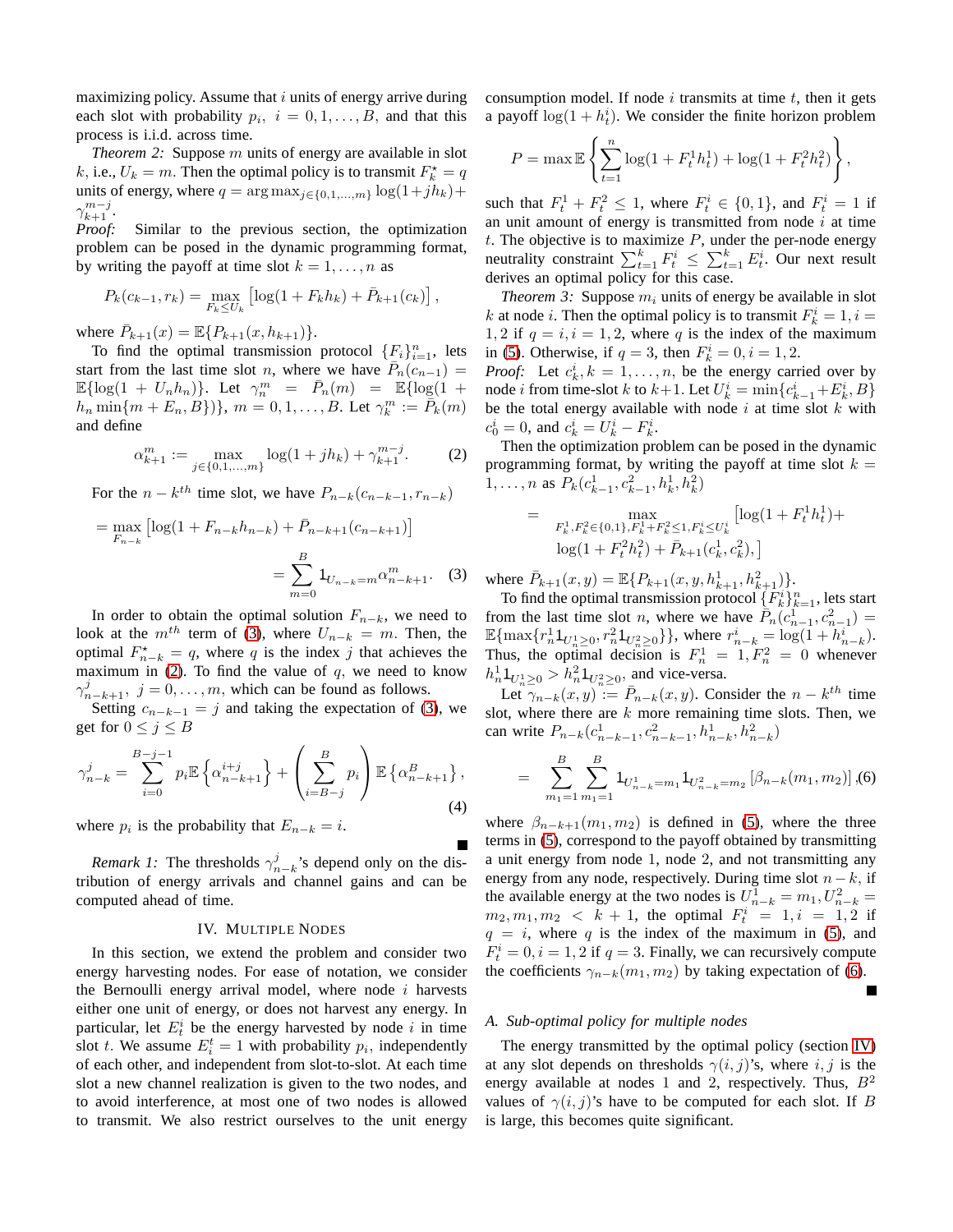<span id="page-3-0"></span>
$$
\beta_{n-k}(m_1, m_2) = \max\{r_{n-k}^1 + \gamma_{n-k+1}(m_1 - 1, m_2), r_{n-k}^2 + \gamma_{n-k+1}(m_1, m_2 - 1), \gamma_{n-k+1}(m_1, m_2)\}.
$$
 (5)



<span id="page-3-3"></span>Fig. 1. Performance of the single node optimal policy for  $B = 10$ . The solid curve represents optimal payoff under uniform energy arrivals in [0:10], and the dashed curve corresponds to binary energy arrivals and transmission.

A simpler alternative is a sub-optimal policy  $S$  that makes decoupled decisions at the two nodes. Thus, only 2B thresholds  $\gamma$ 's, B for each node, have to be computed. Let us discuss the details for the binary case for ease of exposition.

Fix a given sample path for the energy arrivals to the two nodes, and for the channel gain realizations. Assume that each node ignores the other node, and independently computes the optimal policy described in Section [III.](#page-1-1) Denote the decoupled decisions of node  $i$  from Section [III](#page-1-1) at slot  $k$  as  $F_k(i) \in \{0, 1\}$ . Our sub-optimal policy S operates as follows. During slot k, if  $F_k(1) = F_k(2) = 1$ , transmit from unit energy from node with larger channel gain, i.e., from node  $i^*$ , where  $i^* = \arg \max_{i=1,2} h_k^i$ . If  $F_k(1) = 1, F_k(2) = 0$ , transmit unit energy from node 1, and vice-versa. Finally, if  $F_k(1) = F_k(2) = 0$ , do not transmit from either node. Let us call the optimal policy of Section [IV](#page-2-3) as  $\mathcal{O}$ .

<span id="page-3-1"></span>*Lemma 1: S* and *O* differ only when  $F_k(1) = F_k(2) = 0$ . *Proof:* Claim: If  $F_k(1) = F_k(2) = 1$ , then  $\mathcal O$  also transmits from the node with the higher current channel gain. Proof by contradiction. Without loss of generality, at slot  $k$ , let  $h_k^1 > h_k^2$ . Consider the two cases: i)  $O$  does not transmit any energy from any node at slot k. Then  $\mathcal O$  is conserving energy at node 1 for later use. Let it use that energy from node 1 at slot  $\ell > k$  (if it does not use that energy at all, then its wasted). But since  $F_k(1) = 1$ , the optimal policy for just the single node 1, there is no gain in shifting energy from slot k to  $\ell$  at node 1, so  $\mathcal O$ will also transmit from node 1 at slot k. ii)  $\mathcal O$  transmits unit energy from node 2 that has lower channel gain. The essential idea remains the same that as above that if  $O$  transmits from node 2, it is saving energy at node 1 for later use, but since  $F_k(1) = 1$ , it is better to use node 1 now rather than later. Moreover, since  $h_k^1 > h_k^2$ ,  $\mathcal{O}$  will gain more by transmitting unit energy from node 1 than node 2 in slot  $k$ .

Otherwise, if  $F_k(1) = 1, F_k(2) = 0$ , then  $\mathcal O$  transmits unit



<span id="page-3-2"></span>Fig. 2. Performance comparison of optimal policy  $\mathcal O$  and sub-optimal policy S for two nodes.

energy from node 1 similar to  $S$ . Argument is exactly as above.

Lemma [1](#page-3-1) shows that policies  $S$  and  $O$  could potentially differ only in slots where neither node transmits under  $S$ . Typically, such a scenario happens infrequently and thus the payoff obtained by  $S$  and  $O$  is expected to be similar (see Fig. [2\)](#page-3-2). The sub-optimal policy  $S$  can be easily extended for more than 2 nodes and non-binary transmission, although obtaining analytical results seems difficult.

## V. NUMERICAL RESULTS

Fig. [1](#page-3-3) plots the performance of the optimal policy for the single node case, with battery size  $B = 10$ . The solid curve represents optimal payoff under uniform energy arrivals in [0:10], and the dashed curve corresponds to Bernoulli energy arrivals at rate 0.5, and binary transmission.

In Fig. [2,](#page-3-2) we plot the optimal policy for the two nodes case with Bernoulli energy arrivals (at rate 0.5 for each node), and binary transmission. In Fig. [2,](#page-3-2) we also plot the performance of the sub-optimal policy  $S$  (Section [IV-A\)](#page-2-4), and see that the performance of  $S$  is very close to the optimal policy as suggested by Lemma [1.](#page-3-1)

# VI. CONCLUDING REMARKS

We presented exact optimal policies for maximizing utility over finite horizon in an energy harvesting system, assuming that energy arrival and expenditure are both discrete valued. Typically, finding closed form optimal policies is a hard problem. However, restricting ourselves to a discrete energy model allowed us to explicitly characterize the optimal policy. Indeed, we were able to express the optimal policy as a threshold policy where thresholds can be pre-determined using a recursive relation. Our methods could be applicable to other related problems as well.